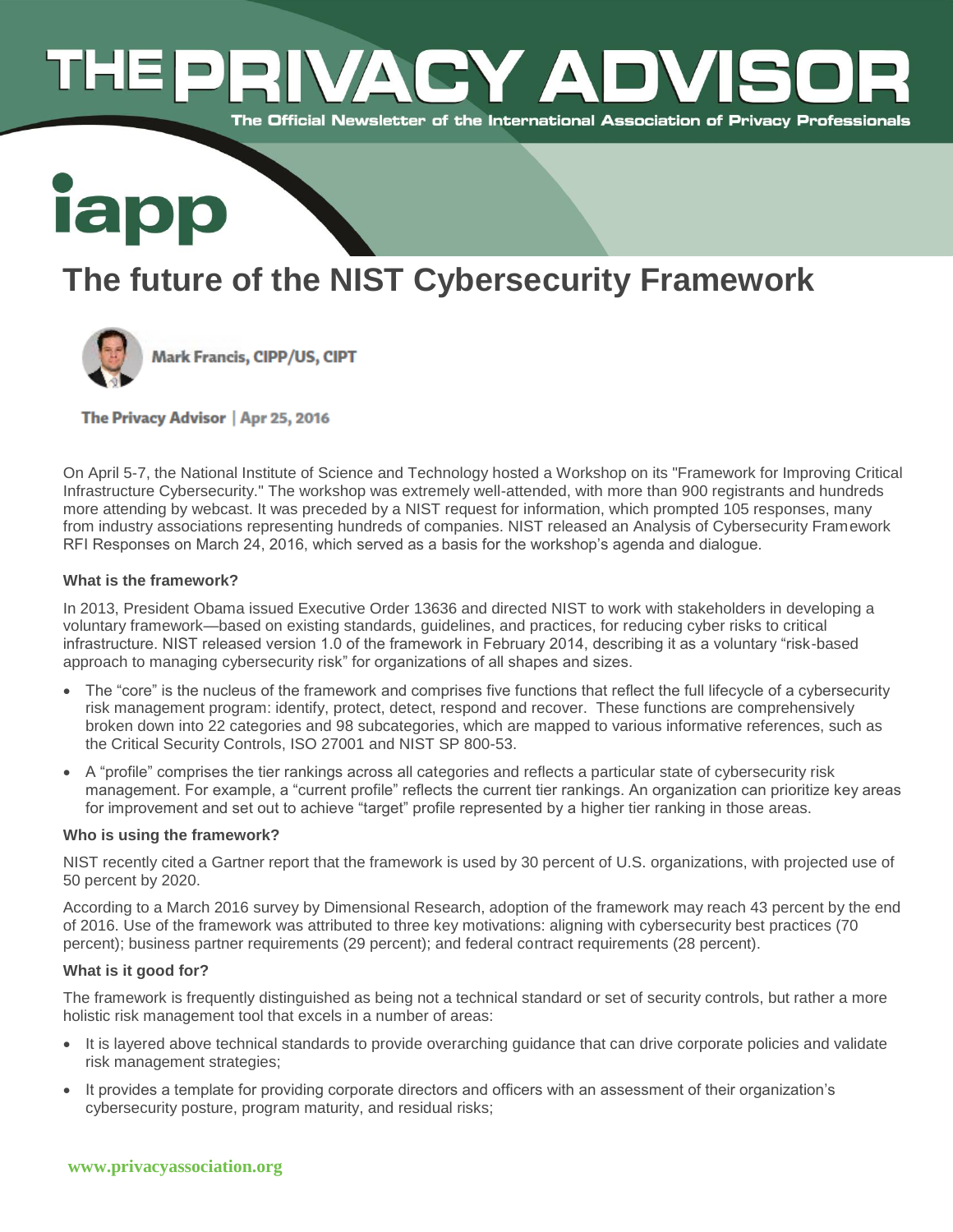

- The framework can also be used for corporate budgeting by mapping planned investments and project roadmaps to particular Functions or Categories;
- It also provides a common language for communicating an organization's cybersecurity posture to external stakeholders such as auditors, insurance underwriters, and regulators;
- Since the Framework overlays standards like the CSC, ISO 27001 and NIST SP 800-53, it can be employed as an added tool without the expenses typically incurred when adding, or transitioning to, a new standard; and,
- The framework serves a dual purpose in reducing legal risk. First, the framework embraces many of the cybersecurity practices that are central to consumer lawsuits and government enforcement actions (such as governance, policies and incident response), and thereby prepares organizations to effectively mitigate their legal exposure. Secondly, organizations using the framework can point to government stewardship and public-sector recognition as affirmative evidence that their security program is "reasonable," which is typically the fundamental question in a legal context.

#### **Do we need an upgrade to 1.1 or 2.0?**

The majority of respondents to the NIST RFI (by 3:1) believe an update to the framework is warranted, and workshop participants echoed this sentiment. Desired updates to the Framework Core include more emphasis on supply chain risk management and updating or expanding the informative references. NIST is also working on further guidance for the core's "recovery" function. The "tier" model was also identified as an area for improvement, given that it is currently being applied somewhat subjectively. NIST indicated that it plans to work towards a "version 1.1," not a more drastic "2.0," in part to minimize the impact of any changes on organizations already using of the framework.

While there is broad interest in funneling sector-specific guidance through NIST to maintain some uniformity, some sectors (including energy, finance and telecommunications) have already released industry or regulatory guidance based on the Framework, and there is an increasing likelihood of diverging framework archetypes.

#### **NIST stewardship: do we stay or do we go?**

Although everyone praises NIST for its development of the framework, RFI respondents and workshop participants split on whether to transition governance of the framework to another institution.

In view of NIST's great work to date, one group recommends keeping the status quo. A second group believes that transition may be beneficial in the future but would be premature at this time. A third group counsels a quicker transition to a venue with greater private sector influence in framework development. In addition, the third group suggests that foreign governments and organizations are reluctant to use the framework while it is managed by a U.S. government agency, whereas stewardship by a respected non-governmental organization could result in broader acceptance and international relevance. While this view does have merit, the framework's domestic success is likely due to NIST, as many U.S. companies see business and legal upsides to using a Framework (i) developed by the government (ii) at the behest of an Executive Order (iii) with subsequent approval by many influential regulatory agencies.

There was, however, consensus on the desired characteristics of any potential successor: a neutral non-profit organization with international reach, respected for technical proficiency, and willing to keep the framework free, with participation open to all interested parties.

While NIST and other stakeholders will likely continue evaluating potential transition of the framework to another institution, it appears that NIST will continue overseeing the project for the foreseeable future. NIST also emphasized that it would seek to maintain an active role in the framework's stewardship even after any transition.

#### **Everyone wants everyone else to share**

There was near unanimous consensus that the cybersecurity community would benefit greatly from increased sharing of framework-related practices. A number of sharing paradigms were discussed, including:

- Open forums for sharing practices;
- Published use cases that can help organizations assess implementation and costs (such as the Intel publication);
- Practical steps for getting started with the Framework, especially for small and midsize businesses;
- Guidelines for more objectively assessing Tiers and Profiles, possibly calibrated by sectors and business needs;
- Lessons learned, with an eye towards the people, process and technology perspectives;